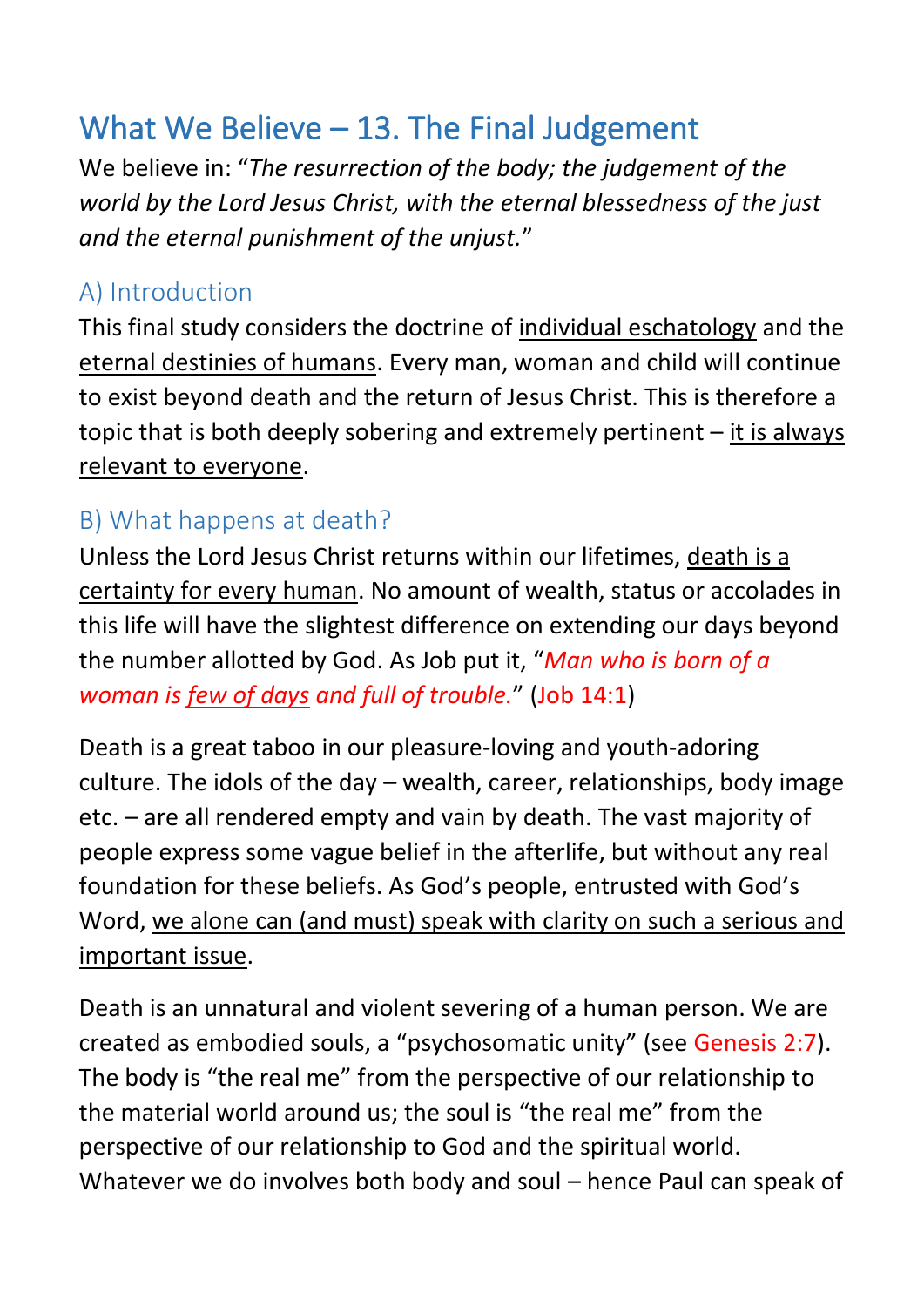such bodily activities as eating and drinking and relate them to the supremely spiritual activity of glorifying God (1 Corinthians 10:31).

At death these two components of humanity – body and soul – are split apart (Ecclesiastes 12:7). These makes human death unique and distinct from the death of the other created beings. At death, humans enter into a strange mode of existence in which the body is no longer alive, but the person remains alive spiritually.

Belief in the Lord Jesus Christ equips a person to die well. As Psalm 23 reminds us, even in the midst of death's dark shadow, "*I will fear no evil, for you are with me*". Death is a frightening thing, and it is only natural for us to recoil from it. But the Lord Jesus Christ is the Good Shepherd who knows and loves His sheep – He will not abandon us in our hour of deepest need.

### C) What happens after death?

Hebrews 9:27 tells us that "*it is appointed for man to die once, and after that comes judgement.*" At death all humans are divided into one of two groups, never to be mixed again. Contrary to Roman Catholic belief, there is no state of purgatory following death – Christ's sacrifice on the cross was a full and perfect atonement for the sin of His people (e.g. Hebrews 10:12). Contrary to the belief of the Watchtower Society (aka Jehovah's Witnesses), there is no state of soul sleep – to be "*away from the body*" is to be "*at home with the Lord*." (2 Corinthians 5:8)

This state following death is commonly called the "**intermediate state**" as it will exist only until the return of Christ at the end of history. There is only limited information given in Scripture as to the nature of this state.

At death, the believer in the Lord Jesus Christ enters into the heavenly realm to live in fellowship with the Lord, other Christians and the holy angels (see Hebrews 12:22-23). A wonderful description of this state is given in Revelation 7:15-17, indicating that in heaven believers will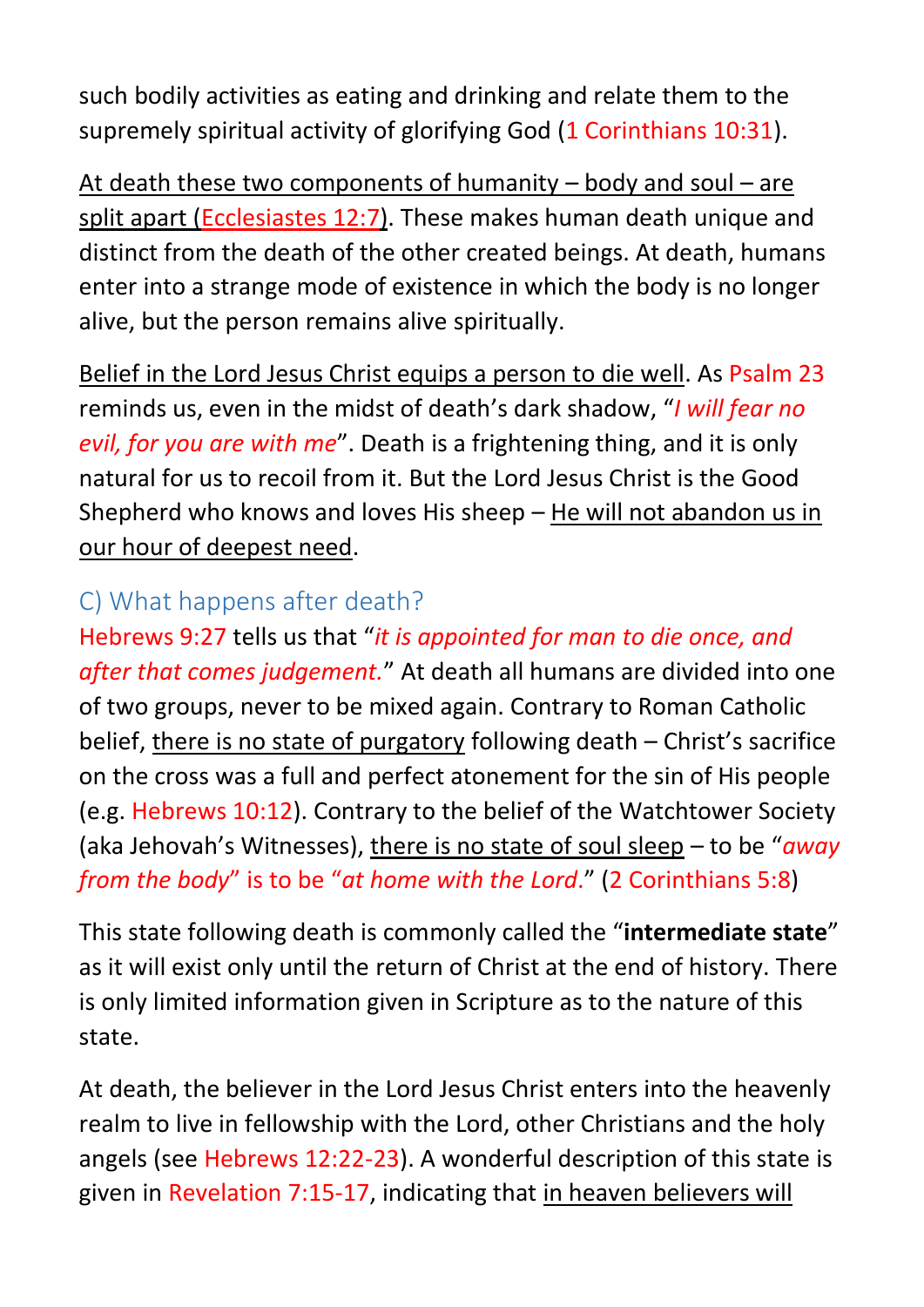enjoy perfect fellowship, worship, satisfaction, service and shelter. There will be no unresolved longings, no sorrow and no regret. This is indeed a wonderful truth, though we should remember that this isn't the final eternal state of the believer. Whilst heaven is our home in the sense that it is where the Lord is, our ultimate home is in resurrected bodies on the new earth.

For those who die rejecting Christ even less is said in Scripture than for the believer. The account of Lazarus and the rich man in Luke 16:19-31 provides a graphic picture of the nature of the intermediate state. However, it is not clear whether this is a parable or not, and therefore to what extent the details are intended to teach us about the intermediate state. But what is clear is that those who die without Christ are held under judgement in a temporary prison (in God's custody) until sentencing on the final day of judgement (note this isn't "hell"). In contrast to heaven, this state will be one of isolation, loneliness, fear, bitterness and despair. From this point on, no further opportunity for repentance remains.

## D) What happens after that?

The intermediate state is brought to an end by Christ's return, which takes us to the end of the material given in Scripture. Although it is difficult to be precise about chronology, the following important events will occur:

1. Satan will be destroyed. Matthew 25:41 speaks of "*the eternal fire prepared for the devil and his angels*." Hell is designed for Satan. Revelation 20:10 describes how, at Christ's return, the devil will be thrown into hell forever.

2. Every human will be raised. There will be a general resurrection of every human – as prophesied in the Old Testament (see Daniel 12:2) as well as in the New (e.g. John 5:28-29). The believer's resurrection body will be "*raised imperishable*" (1 Corinthians 15:52). No information is given as to the nature of the unbeliever's resurrection body.